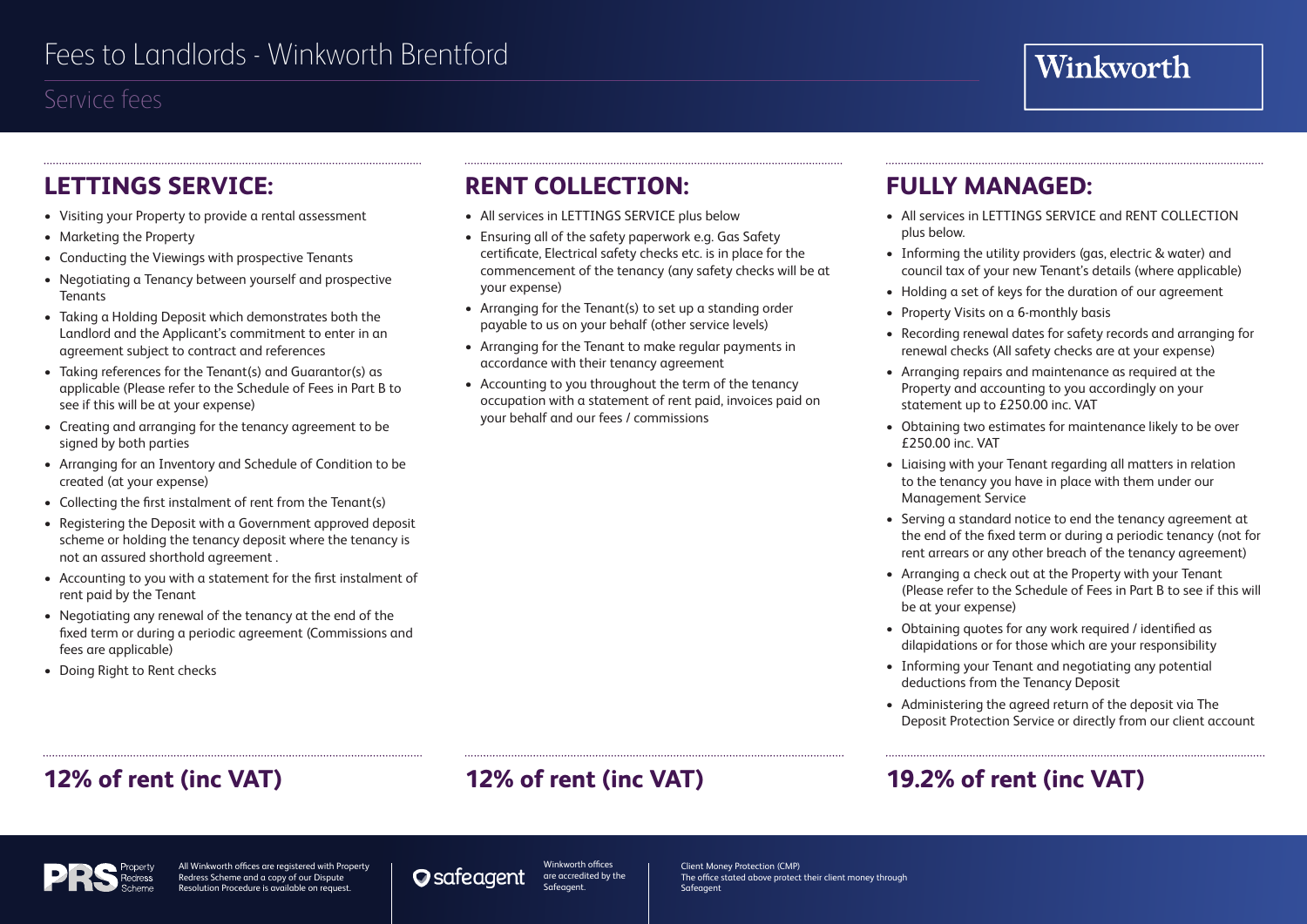## Additional fees and charges

#### **Tenancy Arrangement and Preparation**

To include preparing the tenancy agreement, providing a sample copy to your prospective Tenant, taking a Holding Deposit to show commitment to wish to enter into an agreement (subject to contract and references), arranging the Tenant's standing order (where applicable), accounting to you regarding the first rental paid less our fees and commission.

- Management Service: £375 inc VAT
- Rent Collection Service: £375 inc VAT
- Letting Service: £375 inc VAT

#### **Preparation of Renewal Agreement**

- Management Service: £200 inc VAT
- Rent Collection Service: £200 inc VAT
- Letting Service: £200 inc VAT

#### **Commission for Letting Service after the initial term of the tenancy has expired**

- Management Service: 19.2% inc VAT
- Rent Collection Service: 12% inc VAT
- Letting Service: 8% (9.6% inc VAT) in the second year

• Letting Service: 7% (8.4% inc. VAT) in the third year

#### **Waiting at the Property**

• £75 per hour inc VAT

#### **Providing Duplicate Statement(s)**

- £15 inc VAT per statement subject to a minimum charge
- £15 inc VAT minimum charge

#### **Reporting to and making payments to HMRC for overseas Landlords without HMRC approval**

- Management Service: £50 inc VAT
- Rent Collection Service: £50 inc VAT
- Letting Service: £50 inc VAT

#### **Property Visits**

- Management Service: Free of charge
- Rent Collection Service: £150 inc VAT
- Letting Service: £100 inc VAT

#### **Fee for arranging refurbishment or building work contracts for works over £1000.00**

• Management Service: 12% of the total net value of the contractors invoice (labour and materials) Our fee is inclusive of VAT.

#### **Service of a Section 21 Notice or a Notice to Quit**

• Management Service - Included in your service level

#### **Void Period Property Visits**

- Management Service: £100 inc VAT
- Rent Collection Service: £100 inc VAT

• Letting Service: £100 inc VAT

#### **Float we will hold on account**

- Management Service: £250. If rent payable 6 months or annual rent: £500
- Rent Collction Service: N/A

• Letting Service: N/A

#### **Right to Rents checks**

- Management service: Included in your Tenancy Agreement and Preparation
- Rent Collection Service:Included in your Tenancy Agreement and Preparation
- Letting Service: Included in your Tenancy Agreement and Preparation

#### **Tenant and Guarantor Referencing Fees**

- Management service: The Ultimate Referencing costing £19.20 per tenant is included in your tenancy agreement preparation. More comprehensive reference is available upon lanldord's requests at costs of £31.20.
- Rent Collection Service:The Ultimate Referencing costing £19.20 per tenant is included in your tenancy agreement preparation.More comprehensive reference is available upon lanldord's requests at costs of £31.20.
- Lettings Service:The Ultimate Referencing costing £19.20 per tenant is included in your tenancy agreement preparation.More comprehensive reference is available upon lanldord's requests at costs of £31.20.

#### **Making payments on behalf of landlords**

- Management Service: Free of charge
- Rent Collection Service: £50 inc VAT
- Letting Service: £50 inc VAT

#### **Landlord duplicate statements**

• Management Service: £15 inc VAT per statement

- Rent Collction Service £15 inc VAT per statement
- Letting Service £15 inc VAT per statement

All Winkworth offices are registered with Property Redress Scheme and a copy of our Dispute Resolution Procedure is available on request.

Winkworth offices **O** sateagent are accredited by the Safeagent.

Client Money Protection (CMP) The office stated above protect their client money through Safeagent

# Winkworth